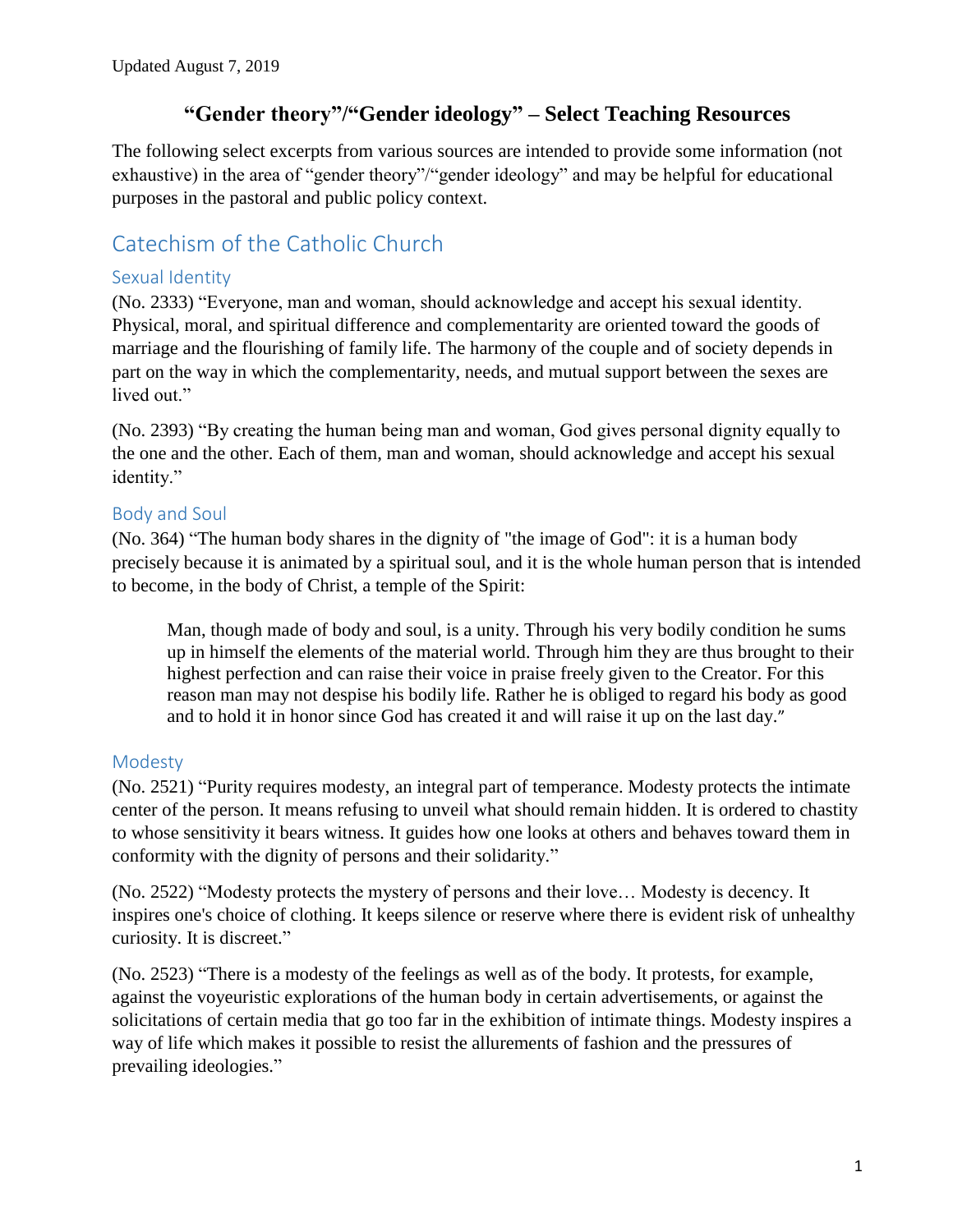#### **Privacy**

(No. 1907) "First, the common good presupposes respect for the person as such. In the name of the common good, public authorities are bound to respect the fundamental and inalienable rights of the human person. Society should permit each of its members to fulfill his vocation. In particular, the common good resides in the conditions for the exercise of the natural freedoms indispensable for the development of the human vocation, such as 'the right to act according to a sound norm of conscience and to safeguard . . . privacy, and rightful freedom also in matters of religion.'"

### **Mutilation**

(No. 2297) "Except when performed for strictly therapeutic medical reasons, directly intended amputations, mutilations, and sterilizations performed on innocent persons are against the moral law."

[Full text](http://www.vatican.va/archive/ENG0015/_INDEX.HTM)

# Pope Francis

## Encyclical letter *Laudato Si'* (2015)

(No. 155) "Human ecology also implies another profound reality: the relationship between human life and the moral law, which is inscribed in our nature and is necessary for the creation of a more dignified environment. Pope Benedict XVI spoke of an 'ecology of man', based on the fact that 'man too has a nature that he must respect and that he cannot manipulate at will'. It is enough to recognize that our body itself establishes us in a direct relationship with the environment and with other living beings. The acceptance of our bodies as God's gift is vital for welcoming and accepting the entire world as a gift from the Father and our common home, whereas thinking that we enjoy absolute power over our own bodies turns, often subtly, into thinking that we enjoy absolute power over creation. Learning to accept our body, to care for it and to respect its fullest meaning, is an essential element of any genuine human ecology. Also, valuing one's own body in its femininity or masculinity is necessary if I am going to be able to recognize myself in an encounter with someone who is different. In this way we can joyfully accept the specific gifts of another man or woman, the work of God the Creator, and find mutual enrichment. It is not a healthy attitude which would seek to cancel out sexual difference because it no longer knows how to confront it." [Full text](http://w2.vatican.va/content/francesco/en/encyclicals/documents/papa-francesco_20150524_enciclica-laudato-si.html)

### Apostolic Exhortation *Amoris Laetitia* (March 19, 2016)

(No. 56) "Yet another challenge is posed by the various forms of an ideology of gender that 'denies the difference and reciprocity in nature of a man and a woman and envisages a society without sexual differences, thereby eliminating the anthropological basis of the family. This ideology leads to educational programs and legislative enactments that promote a personal identity and emotional intimacy radically separated from the biological difference between male and female. Consequently, human identity becomes the choice of the individual, one which can also change over time.' It is a source of concern that some ideologies of this sort, which seek to respond to what are at times understandable aspirations, manage to assert themselves as absolute and unquestionable, even dictating how children should be raised. It needs to be emphasized that 'biological sex and the socio-cultural role of sex (gender) can be distinguished but not separated.' …It is one thing to be understanding of human weakness and the complexities of life, and another to accept ideologies that attempt to sunder what are inseparable aspects of reality. Let us not fall into the sin of trying to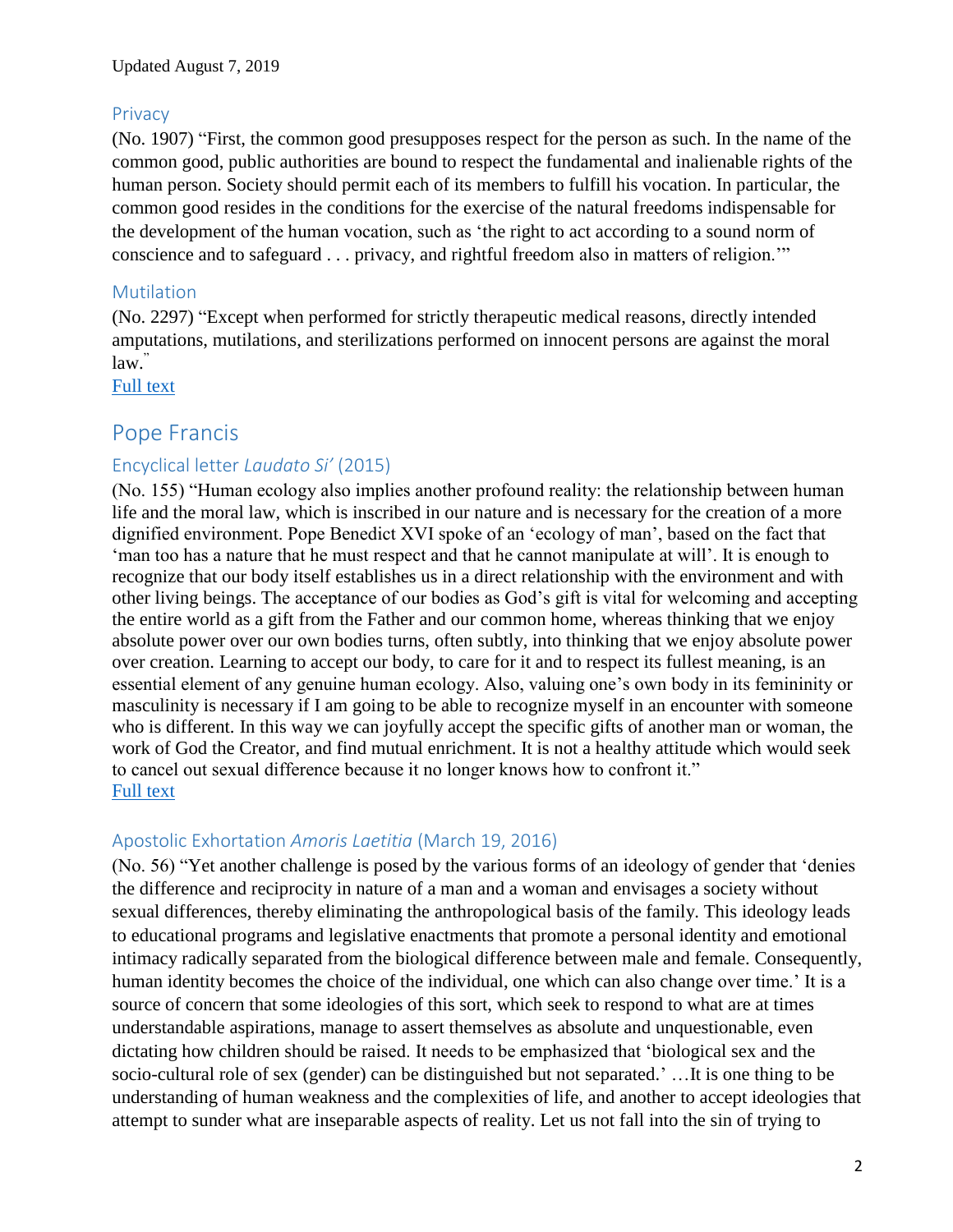replace the Creator. We are creatures, and not omnipotent. Creation is prior to us and must be received as a gift. At the same time, we are called to protect our humanity, and this means, in the first place, accepting it and respecting it as it was created."

(No. 285) "Beyond the understandable difficulties which individuals may experience, the young need to be helped to accept their own body as it was created, for 'thinking that we enjoy absolute power over our own bodies turns, often subtly, into thinking that we enjoy absolute power over creation… An appreciation of our body as male or female is also necessary for our own selfawareness in an encounter with others different from ourselves. In this way we can joyfully accept the specific gifts of another man or woman, the work of God the Creator, and find mutual enrichment.' Only by losing the fear of being different, can we be freed of self-centeredness and self-absorption. Sex education should help young people to accept their own bodies and to avoid the pretension 'to cancel out sexual difference because one no longer knows how to deal with it.'

(No. 286) "Nor can we ignore the fact that the configuration of our own mode of being, whether as male or female, is not simply the result of biological or genetic factors, but of multiple elements having to do with temperament, family history, culture, experience, education, the influence of friends, family members and respected persons, as well as other formative situations. It is true that we cannot separate the masculine and the feminine from God's work of creation, which is prior to all our decisions and experiences, and where biological elements exist which are impossible to ignore. But it is also true that masculinity and femininity are not rigid categories. It is possible, for example, that a husband's way of being masculine can be flexibly adapted to the wife's work schedule. Taking on domestic chores or some aspects of raising children does not make him any less masculine or imply failure, irresponsibility or cause for shame. Children have to be helped to accept as normal such healthy 'exchanges' which do not diminish the dignity of the father figure. A rigid approach turns into an over accentuation of the masculine or feminine, and does not help children and young people to appreciate the genuine reciprocity incarnate in the real conditions of matrimony. Such rigidity, in turn, can hinder the development of an individual's abilities, to the point of leading him or her to think, for example, that it is not really masculine to cultivate art or dance, or not very feminine to exercise leadership. This, thank God, has changed, but in some places deficient notions still condition the legitimate freedom and hamper the authentic development of children's specific identity and potential." [Full text](https://w2.vatican.va/content/dam/francesco/pdf/apost_exhortations/documents/papa-francesco_esortazione-ap_20160319_amoris-laetitia_en.pdf)

# Address to Priests, Religious, Seminarians and Pastoral Workers during the Apostolic Journey to Georgia and Azerbaijan (October 1, 2016)

"You, Irina, mentioned a great enemy to marriage today: the theory of gender. Today there is a world war to destroy marriage. Today there are ideological colonizations which destroy, not with weapons, but with ideas. Therefore, there is a need to defend ourselves from ideological colonizations."

### [Full text](http://w2.vatican.va/content/francesco/en/speeches/2016/october/documents/papa-francesco_20161001_georgia-sacerdoti-religiosi.html)

### Address to the Polish Bishops during the Apostolic Journey to Poland (July 27, 2016)

"In Europe, America, Latin America, Africa, and in some countries of Asia, there are genuine forms of ideological colonization taking place. And one of these - I will call it clearly by its name – is [the ideology of] 'gender'. Today children – children! – are taught in school that everyone can choose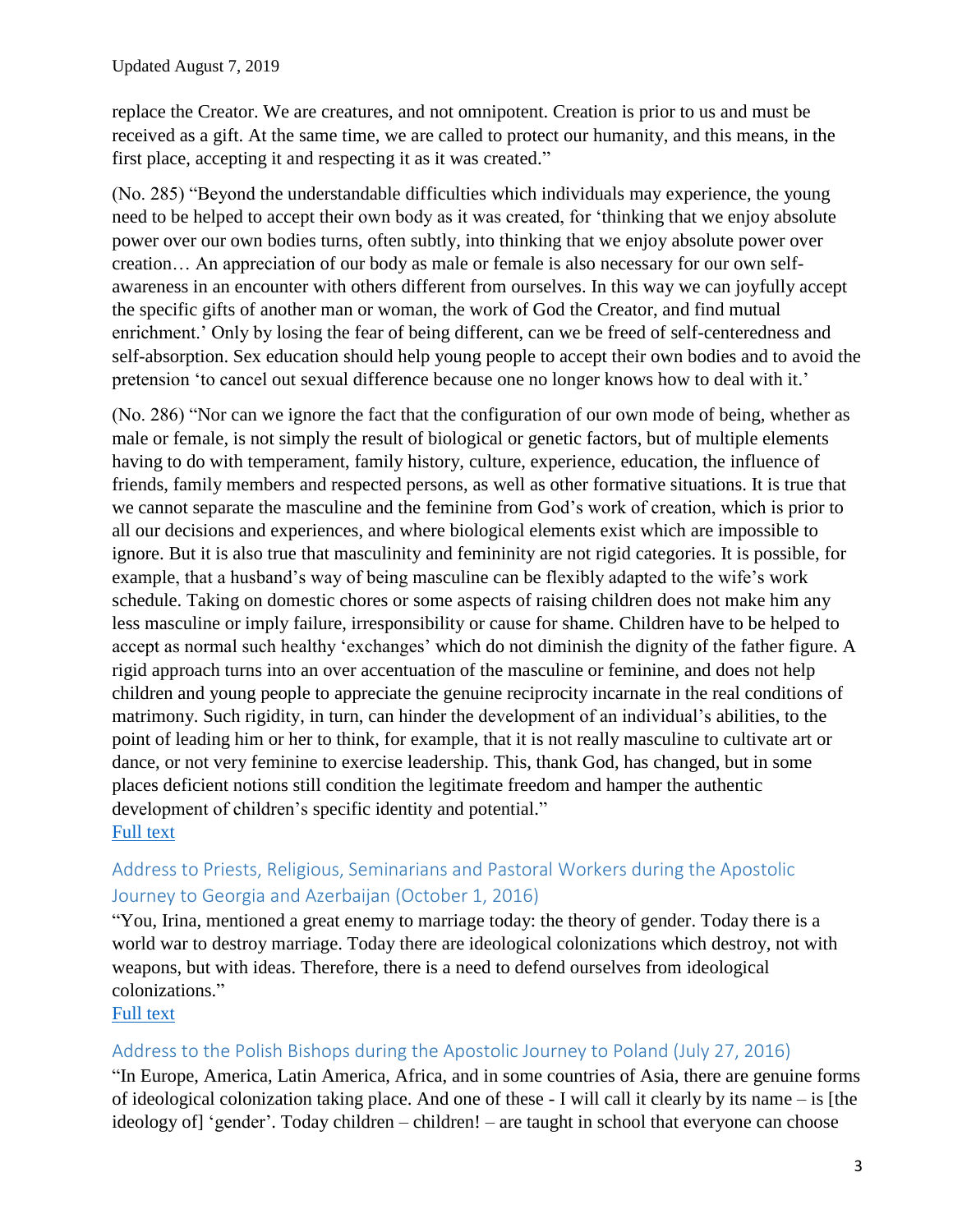his or her sex. Why are they teaching this? Because the books are provided by the persons and institutions that give you money. These forms of ideological colonization are also supported by influential countries. And this terrible!

"In a conversation with Pope Benedict, who is in good health and very perceptive, he said to me: 'Holiness, this is the age of sin against God the Creator'. He is very perceptive. God created man and woman; God created the world in a certain way… and we are doing the exact opposite. God gave us things in a 'raw' state, so that we could shape a culture; and then with this culture, we are shaping things that bring us back to the 'raw' state! Pope Benedict's observation should make us think. 'This is the age of sin against God the Creator'. That will help us." [Full text](http://w2.vatican.va/content/francesco/en/speeches/2016/july/documents/papa-francesco_20160727_polonia-vescovi.html)

## Address to *Équipes de Notre Dame* (September 10, 2015)

"This mission which is entrusted to them, is all the more important inasmuch as the image of the family — as God wills it, composed of one man and one woman in view of the good of the spouses and also of the procreation and upbringing of children — is deformed through powerful adverse projects supported by ideological trends." [Full text](http://w2.vatican.va/content/francesco/en/speeches/2015/september/documents/papa-francesco_20150910_equipes-notre-dame.html)

## Address to the Bishops of Puerto Rico (June 8, 2015)

"The complementarity of man and woman, the pinnacle of divine creation, is being questioned by the so-called gender ideology, in the name of a more free and just society. The differences between man and woman are not for opposition or subordination, but for communion and generation, always in the 'image and likeness' of God."

#### [Full text](http://w2.vatican.va/content/francesco/en/speeches/2015/june/documents/papa-francesco_20150608_adlimina-porto-rico.html)

## General Audience on Man and Woman (April 15, 2015)

"For example, I ask myself, if the so-called gender theory is not, at the same time, an expression of frustration and resignation, which seeks to cancel out sexual difference because it no longer knows how to confront it. Yes, we risk taking a step backwards. The removal of difference in fact creates a problem, not a solution."

#### [Full text](http://w2.vatican.va/content/francesco/en/audiences/2015/documents/papa-francesco_20150415_udienza-generale.html)

## Address in Naples (March 23, 2015)

"The crisis of the family is a societal fact. There are also ideological colonializations of the family, different paths and proposals in Europe and also coming from overseas. Then, there is the mistake of the human mind — gender theory — creating so much confusion." [Full text](http://w2.vatican.va/content/francesco/en/speeches/2015/march/documents/papa-francesco_20150321_napoli-pompei-giovani.html)

### Meeting with Families in Manila (January 16, 2015)

"Let us be on guard against colonization by new ideologies. There are forms of ideological colonization which are out to destroy the family." [Full text](https://w2.vatican.va/content/francesco/en/speeches/2015/january/documents/papa-francesco_20150116_srilanka-filippine-incontro-famiglie.html)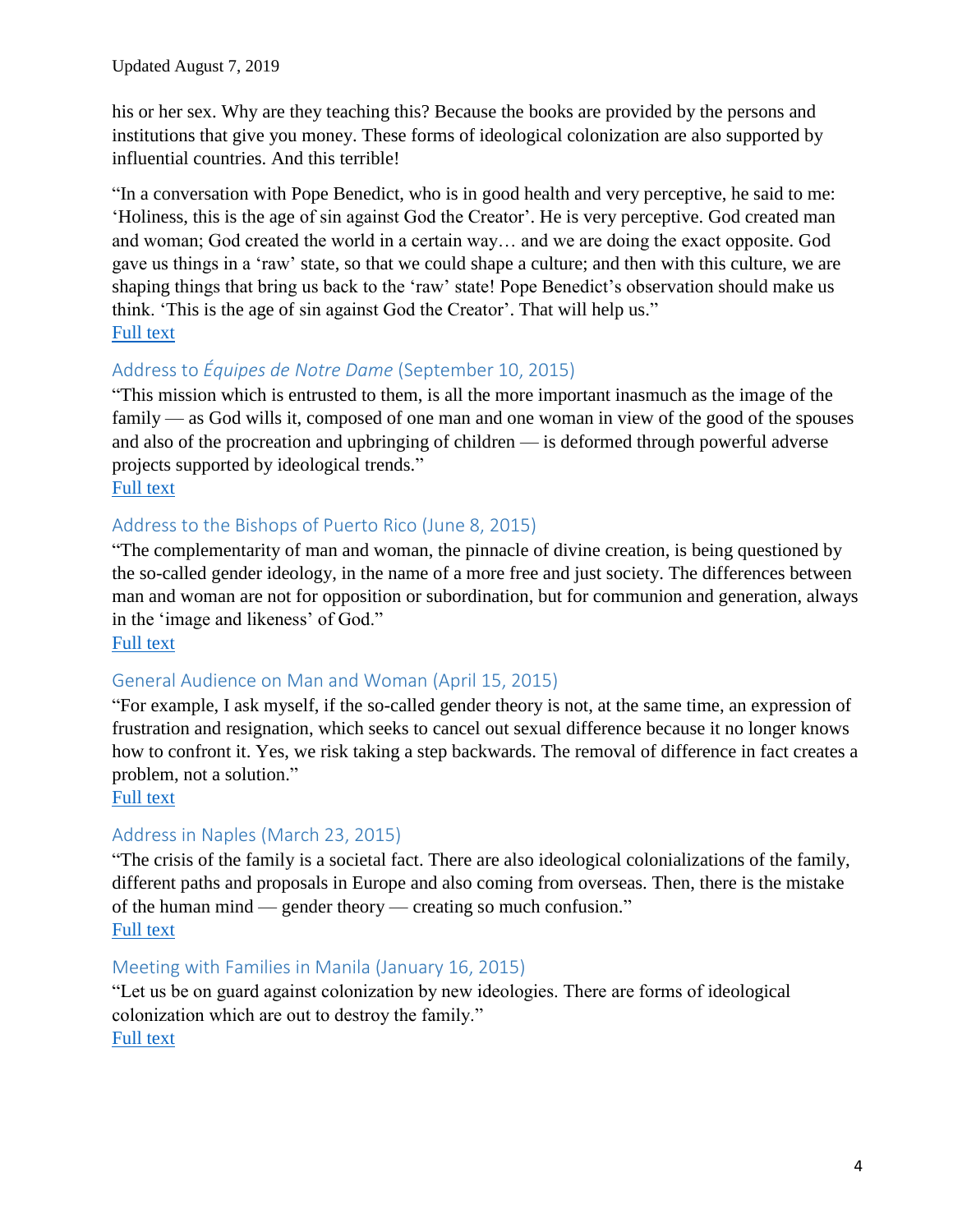# Pope Benedict XVI

## Encyclical letter *Deus Caritas Est* (2005)

(No. 5) "Yet the contemporary way of exalting the body is deceptive. *Eros*, reduced to pure 'sex', has become a commodity, a mere 'thing' to be bought and sold, or rather, man himself becomes a commodity. This is hardly man's great 'yes' to the body. On the contrary, he now considers his body and his sexuality as the purely material part of himself, to be used and exploited at will."

(No. 11) "While the biblical narrative does not speak of punishment, the idea is certainly present that man is somehow incomplete, driven by nature to seek in another the part that can make him whole, the idea that only in communion with the opposite sex can he become 'complete'… *Eros* is somehow rooted in man's very nature; Adam is a seeker, who 'abandons his mother and father' in order to find woman; only together do the two represent complete humanity and become 'one flesh'. The second aspect is equally important. From the standpoint of creation, *eros* directs man towards marriage, to a bond which is unique and definitive; thus, and only thus, does it fulfil its deepest purpose. Corresponding to the image of a monotheistic God is monogamous marriage." [Full text](http://w2.vatican.va/content/benedict-xvi/en/encyclicals/documents/hf_ben-xvi_enc_20051225_deus-caritas-est.html)

## Address to the Pontifical Council "Cor Unum" (January 19, 2013)

"The Christian vision of man is, in fact, a great 'yes' to the dignity of persons called to an intimate filial communion of humility and faithfulness. The human being is not a self-sufficient individual nor an anonymous element in the group. Rather he is a unique and unrepeatable person, intrinsically ordered to relationships and sociability. Thus the Church reaffirms her great 'yes' to the dignity and beauty of marriage as an expression of the faithful and generous bond between man and woman, and her no to 'gender' philosophies, because the reciprocity between male and female is an expression of the beauty of nature willed by the Creator." [Full text](http://www.vatican.va/holy_father/benedict_xvi/speeches/2013/january/documents/hf_ben-xvi_spe_20130119_pc-corunum_en.html.)

### Address to the Roman Curia (December 21, 2012)

"These words lay the foundation for what is put forward today under the term 'gender' as a new philosophy of sexuality. According to this philosophy, sex is no longer a given element of nature that man has to accept and personally make sense of: it is a social role that we choose for ourselves, while in the past it was chosen for us by society. The profound falsehood of this theory and of the anthropological revolution contained within it is obvious. People dispute the idea that they have a nature, given by their bodily identity, that serves as a defining element of the human being. They deny their nature and decide that it is not something previously given to them, but that they make it for themselves."

#### [Full text](http://w2.vatican.va/content/benedict-xvi/en/speeches/2012/december/documents/hf_ben-xvi_spe_20121221_auguri-curia.html)

### Address to the German Bundestag (September 22, 2011)

"…There is also an ecology of man. Man too has a nature that he must respect and that he cannot manipulate at will. Man is not merely self-creating freedom. Man does not create himself. He is intellect and will, but he is also nature, and his will is rightly ordered if he respects his nature, listens to it and accepts himself for who he is, as one who did not create himself. In this way, and in no other, is true human freedom fulfilled."

[Full text](http://w2.vatican.va/content/benedict-xvi/en/speeches/2011/september/documents/hf_ben-xvi_spe_20110922_reichstag-berlin.html)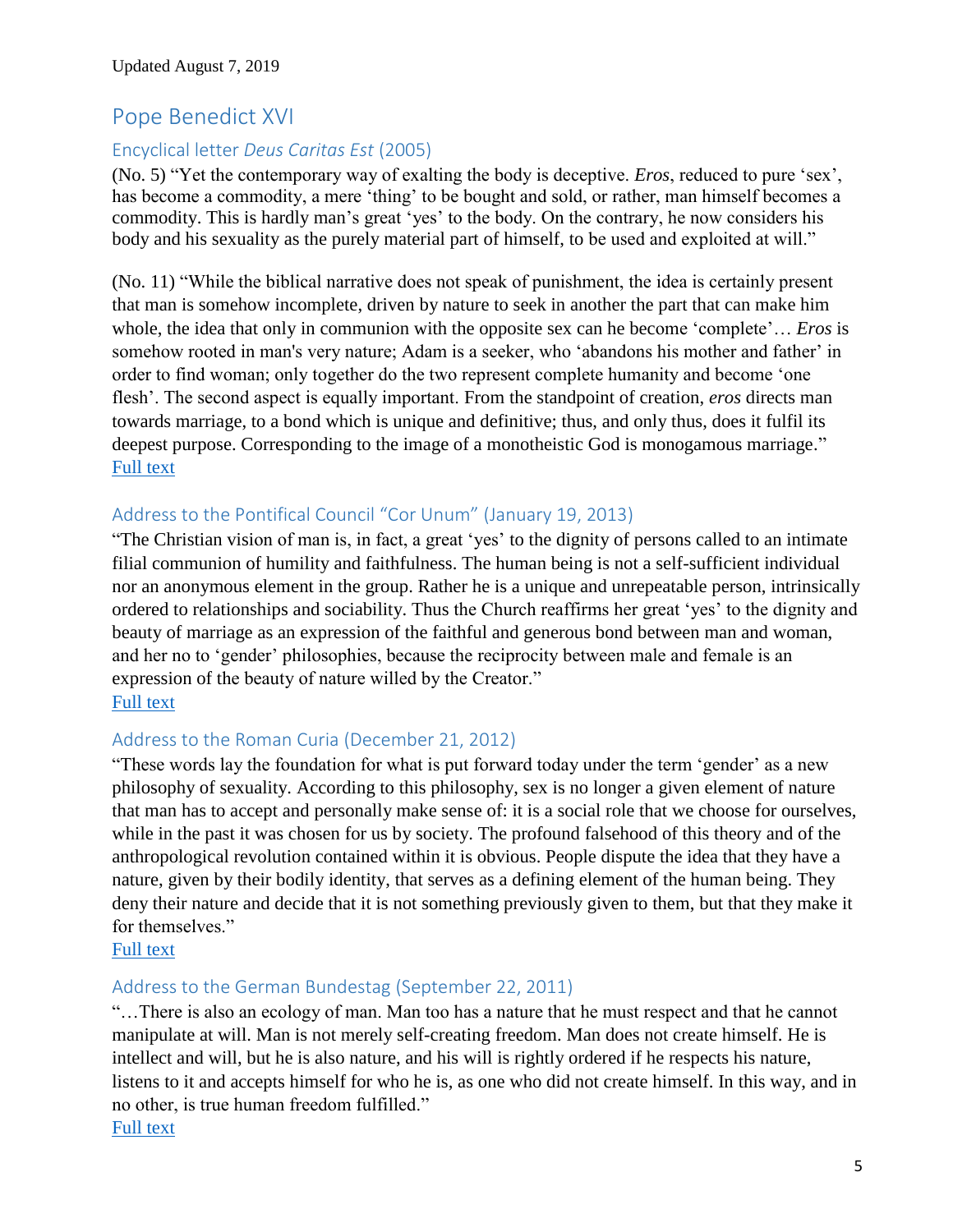# Pope St. John Paul II

# Letter to Families (1994)

(No. 6) "Man is created 'from the very beginning' as male and female: the light of all humanity… is marked by this primordial duality. From it there derive the 'masculinity' and the 'femininity' of individuals, just as from it every community draws its own unique richness in the mutual fulfillment of persons… Hence one can discover, at the very origins of human society, the qualities of communion and of complementarity."

(No. 19) "…the human family is facing the challenge of a *new Manichaeanism,* in which body and spirit are put in radical opposition; the body does not receive life from the spirit, and the spirit does not give life to the body. Man thus *ceases to live as a person and a subject.* Regardless of all intentions and declarations to the contrary, he becomes merely an *object.* This neo-Manichaean culture has led, for example, to human sexuality being regarded more as an area *for manipulation and exploitation* than as the basis of that *primordial wonder* which led Adam on the morning of creation to exclaim before Eve: 'This at last is bone of my bones and flesh of my flesh' (*Gen* 2:23)." [Full text](http://w2.vatican.va/content/john-paul-ii/en/letters/1994/documents/hf_jp-ii_let_02021994_families.html)

## Theology of the Body

Pope John Paul II, *Man and Woman He Created Them: A Theology of the Body*, trans. Michael Waldstein (Boston: Pauline Books & Media, 2006)

(No. 9:3) "The account of the creation of man in Genesis 1 affirms from the beginning and directly that man was created in the image of God inasmuch as he is male and female… man became the image of God not only through his own humanity, but also through the communion of persons, which man and woman form from the very beginning."

(No. 9:5) "Masculinity and femininity express the twofold aspect of man's somatic constitution… and indicate, in addition… the new consciousness of the meaning of one's body. This meaning, one can say, consists in reciprocal enrichment."

(No. 10:1) "Femininity in some way finds itself before masculinity, while masculinity confirms itself through femininity. Precisely the function of sex [that is, being male or female], which in some way is 'constitutive for the person' (not only 'an attribute of the person'), shows how deeply man, with all his spiritual solitude, with the uniqueness and unrepeatability proper to the person, is constituted by the body as 'he' or 'she'."

(No. 14:4) "The body, which expresses femininity 'for' masculinity and, vice versa, masculinity 'for' femininity, manifests the reciprocity and the communion of persons."

# Congregation for the Doctrine of the Faith

## Letter on the Collaboration of Men and Women in the Church and in the World (2004)

(No. 2) "In this perspective [i.e., that of gender ideology], physical difference, termed sex, is minimized, while the purely cultural element, termed gender, is emphasized to the maximum and held to be primary. The obscuring of the difference or duality of the sexes has enormous consequences on a variety of levels. This theory of the human person, intended to promote prospects for equality of women through liberation from biological determinism, has in reality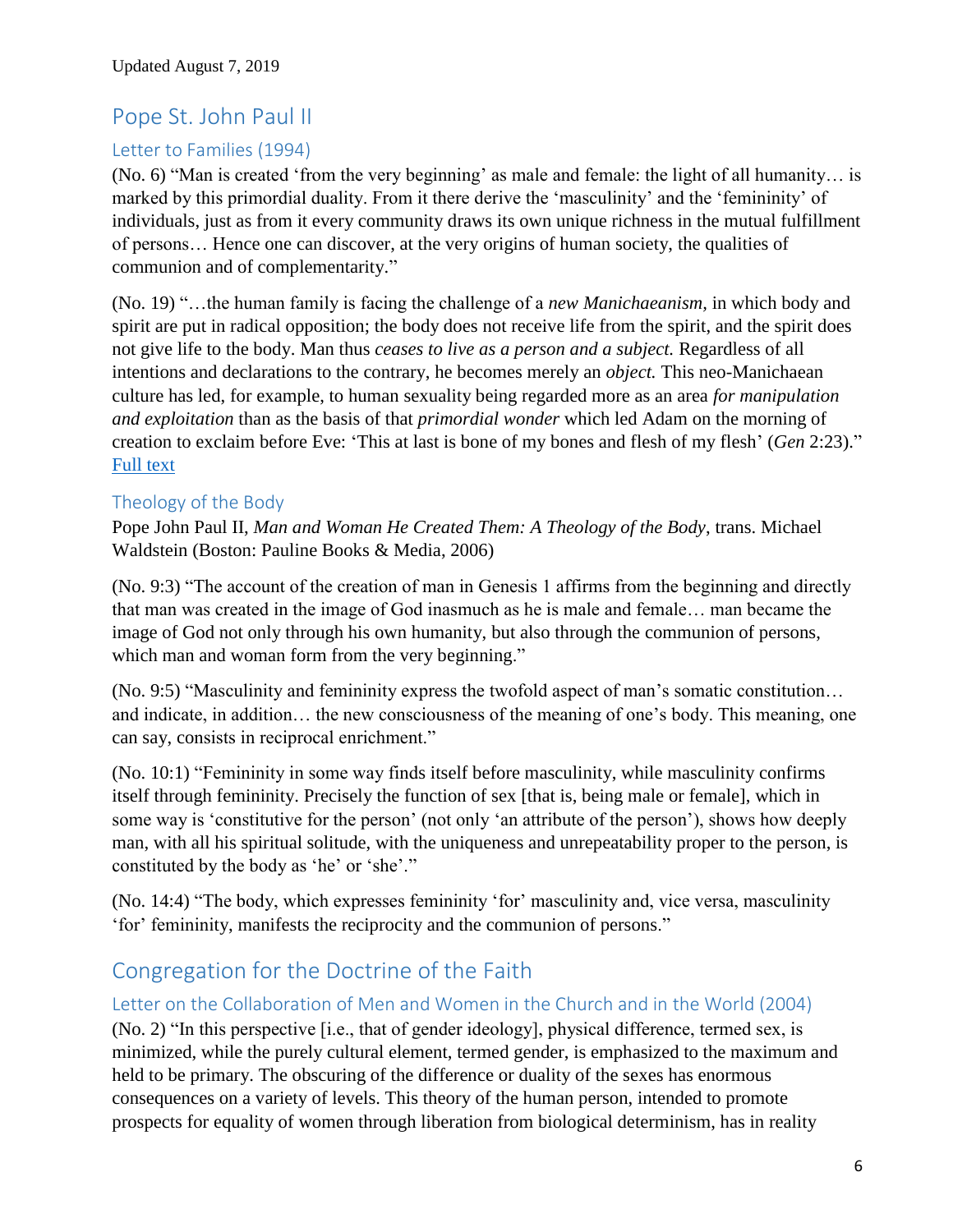inspired ideologies which, for example, call into question the family, in its natural two-parent structure of mother and father, and make homosexuality and heterosexuality virtually equivalent, in a new model of polymorphous sexuality."

(No. 12) "Male and female are thus revealed as *belonging ontologically to creation* and destined therefore *to outlast the present time*, evidently in a transfigured form." [Full text](http://www.vatican.va/roman_curia/congregations/cfaith/documents/rc_con_cfaith_doc_20040731_collaboration_en.html)

Persona Humana: Declaration on Certain Questions Concerning Sexual Ethics (1975) (III) "… There can be no true promotion of man's dignity unless the essential order of his nature is respected." [Full text](http://www.vatican.va/roman_curia/congregations/cfaith/documents/rc_con_cfaith_doc_19751229_persona-humana_en.html)

# Congregation for Catholic Education

# "Male and Female He Created Them": Towards a Path of Dialogue on the Question of Gender Theory in Education (2019)

(No. 1) "It is becoming increasingly clear that we are now facing with what might accurately be called an educational crisis, especially in the field of affectivity and sexuality. In many places, curricula are being planned and implemented which "allegedly convey a neutral conception of the person and of life, yet in fact reflect an anthropology opposed to faith and to right reason". The disorientation regarding anthropology which is a widespread feature of our cultural landscape has undoubtedly helped to destabilise the family as an institution, bringing with it a tendency to cancel out the differences between men and women, presenting them instead as merely the product of historical and cultural conditioning."

\*\* This entire document deals with gender theory and education. The above is the first paragraph. [Full Text](http://www.vatican.va/roman_curia/congregations/ccatheduc/documents/rc_con_ccatheduc_doc_20190202_maschio-e-femmina_en.pdf)

# Compendium of the Social Doctrine of the Church

(No. 224) "*Faced with theories that consider gender identity as merely the cultural and social product of the interaction between the community and the individual, independent of personal sexual identity without any reference to the true meaning of sexuality, the Church does not tire of repeating her teaching: 'Everyone, man and woman, should acknowledge and accept his sexual identity*. Physical, moral and spiritual *difference* and *complementarities* are oriented towards the goods of marriage and the flourishing of family life. . . .' According to this perspective, it is obligatory that positive law *be conformed* to the natural law, according to which *sexual identity is indispensable*, because it is the objective condition for forming a couple in marriage" (emphasis in original, internal citation omitted).

[Full text](http://www.vatican.va/roman_curia/pontifical_councils/justpeace/documents/rc_pc_justpeace_doc_20060526_compendio-dott-soc_en.html.)

# Pontifical Council for the Family

# Family, Marriage and "De Facto" Unions (2000)

(No. 8) "In the process that could be described as the gradual cultural and human de-structuring of the institution of marriage, the spread of a certain ideology of 'gender' should not be underestimated. According to this ideology, being a man or a woman is not determined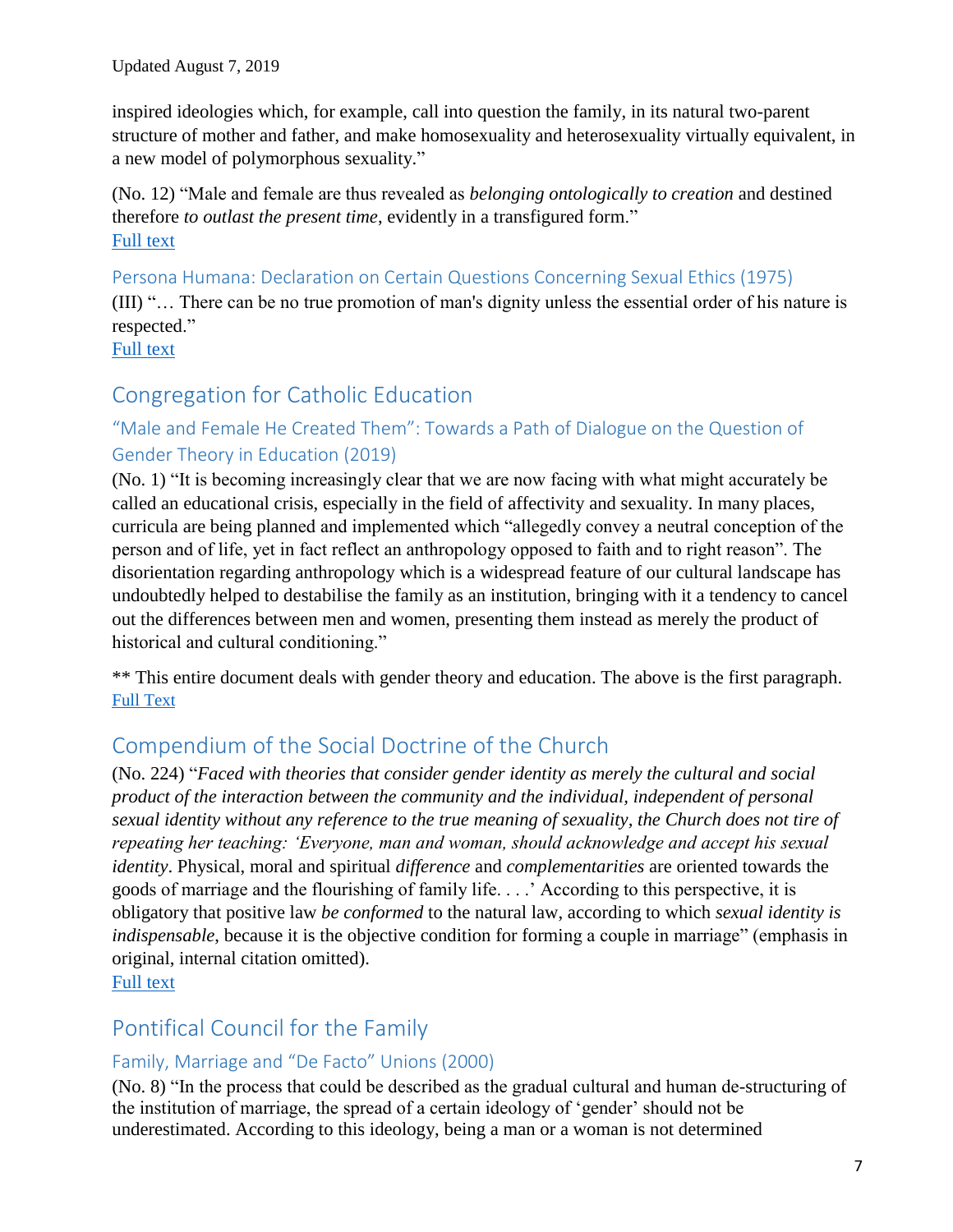fundamentally by sex but by culture. Therefore, the very bases of the family and inter-personal relationships are attacked."

(No. 8) "Starting from the decade between 1960-1970, some theories… hold not only that generic sexual identity ('gender') is the product of an interaction between the community and the individual, but that this generic identity is independent from personal sexual identity: i.e., that masculine and feminine genders in society are the exclusive product of social factors, with no relation to any truth about the sexual dimension of the person. In this way, any sexual attitude can be justified, including homosexuality, and it is society that ought to change in order to include other genders, together with male and female, in its way of shaping social life." [Full text](http://www.vatican.va/roman_curia/pontifical_councils/family/documents/rc_pc_family_doc_20001109_de-facto-unions_en.html)

# USCCB: Various Documents

## Chairmen Letter to U.S. Senators regarding ENDA Legislation (2013)

"ENDA's definition of 'gender identity' lends force of law to a tendency to view 'gender as nothing more than a social construct or psychosocial reality, which a person may choose at variance from his or her biological sex."

[Full text](http://www.usccb.org/issues-and-action/human-life-and-dignity/labor-employment/upload/joint-letter-senate-enda-2013-10-31.pdf)

## ENDA Backgrounder (2013)

"ENDA defines 'gender identity' as 'the gender-related identity, appearance, or mannerisms or other gender-related characteristics of an individual, with or without regard to the individual's designated sex at birth."

"ENDA's treatment of 'gender identity would lend the force of law to a tendency to view 'gender' as nothing more than a social construct or psychosocial reality that can be chosen at variance from one's biological sex. Second, ENDA's treatment of 'gender identity' would adversely affect the privacy and associational rights of others. In this respect, ENDA would require workplace rules that violate the legitimate privacy expectations of other employees… Third, ENDA would make it far more difficult for organizations and employees with moral and religious convictions about the importance of sexual difference, and the biological basis of sexual identity, to speak and act on those beliefs."

[Full text](http://www.usccb.org/issues-and-action/human-life-and-dignity/labor-employment/upload/enda-backgrounder-2013.pdf.)

## Chairmen Statement on ENDA-style Executive Order (2014)

"[The executive order] lends the economic power of the federal government to a deeply flawed understanding of human sexuality, to which faithful Catholics and many other people of faith will not assent…

"The executive order prohibits 'gender identity' discrimination, a prohibition that is previously unknown at the federal level, and that is predicated on the false idea that 'gender' is nothing more than a social construct or psychological reality that can be chosen at variance from one's biological sex. This is a problem not only of principle but of practice, as it will jeopardize the privacy and associational rights of both federal contractor employees and federal employees." [Full text](http://www.usccb.org/news/2014/14-126.cfm)